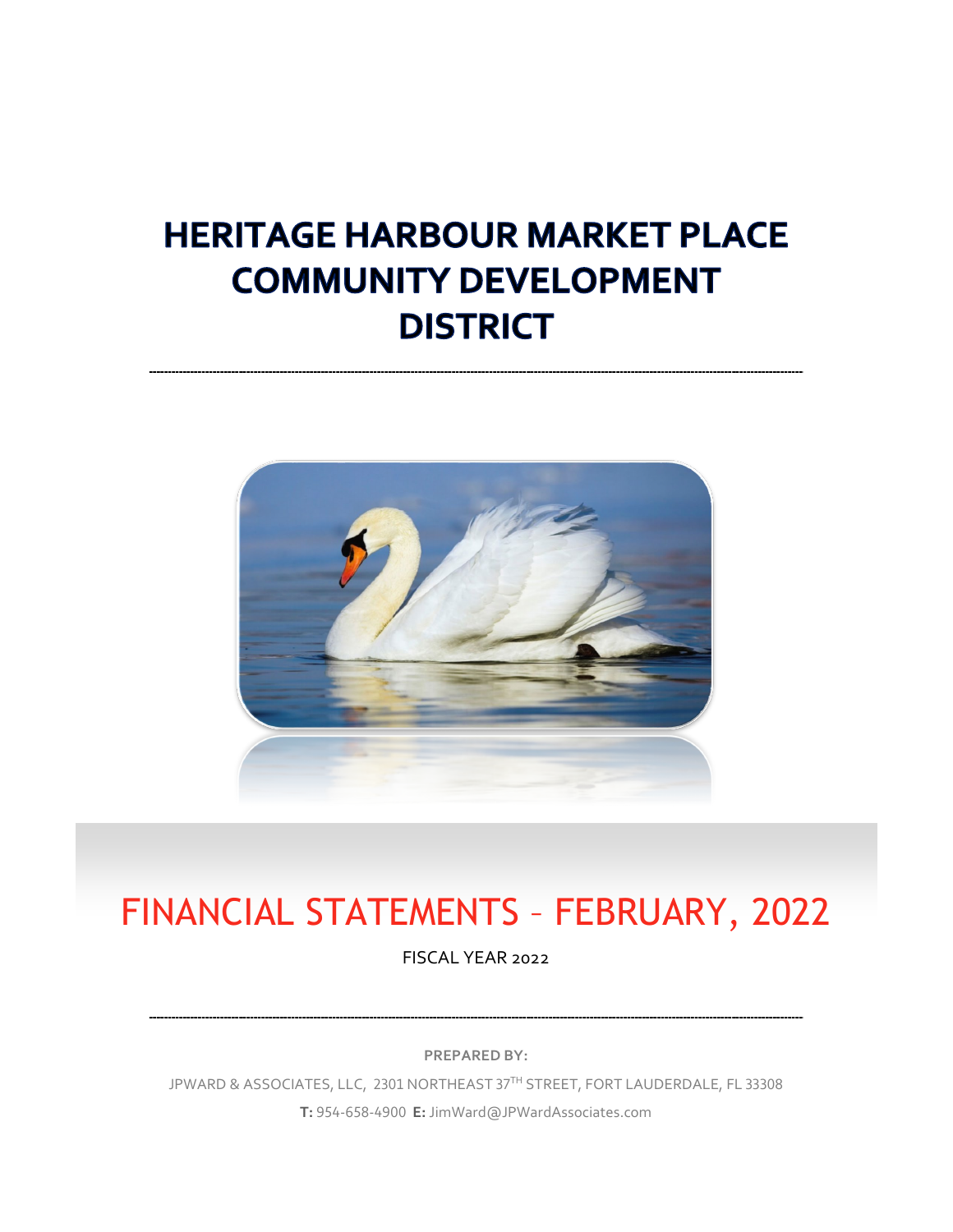**Balance Sheet ‐ All Funds and Account Groups**

#### **as of February 28, 2022**

|                                               |    |                 |    | <b>Governmental Funds</b>          |                                 |                          | <b>Account Groups</b>                   |    |                                       |                                    |                          |
|-----------------------------------------------|----|-----------------|----|------------------------------------|---------------------------------|--------------------------|-----------------------------------------|----|---------------------------------------|------------------------------------|--------------------------|
|                                               |    | General<br>Fund |    | <b>Debt Service</b><br><b>Fund</b> | <b>Capital Projects</b><br>Fund |                          | <b>General Long</b><br><b>Term Debt</b> |    | <b>General Fixed</b><br><b>Assets</b> | <b>Totals</b><br>(Memorandum Only) |                          |
| <b>Assets</b>                                 |    |                 |    |                                    |                                 |                          |                                         |    |                                       |                                    |                          |
| <b>Cash and Investments</b>                   |    |                 |    |                                    |                                 |                          |                                         |    |                                       |                                    |                          |
| General Fund - Invested Cash                  | \$ | 177,891         | \$ |                                    | \$                              |                          | \$                                      | \$ |                                       | \$                                 | 177,891                  |
| Capital Projects Fund-Deferred Cost Account   |    |                 |    |                                    |                                 |                          |                                         |    |                                       |                                    |                          |
| Debt Service Fund                             |    |                 |    |                                    |                                 |                          |                                         |    |                                       |                                    |                          |
| <b>Revenue Account</b>                        |    |                 |    | 415,710                            |                                 |                          |                                         |    |                                       |                                    | 415,710                  |
| <b>Reserve Account</b>                        |    |                 |    | 200,000                            |                                 |                          |                                         |    |                                       |                                    | 200,000                  |
| <b>Interest Account</b>                       |    |                 |    |                                    |                                 |                          |                                         |    |                                       |                                    | $\overline{\phantom{0}}$ |
| Sinking Fund                                  |    |                 |    | 0                                  |                                 |                          |                                         |    |                                       |                                    | 0                        |
| Due from Other Funds                          |    |                 |    |                                    |                                 |                          |                                         |    |                                       |                                    |                          |
| <b>General Fund</b>                           |    |                 |    |                                    |                                 |                          |                                         |    |                                       |                                    |                          |
| Debt Service - Series 2005                    |    |                 |    | 14,017                             |                                 |                          |                                         |    |                                       |                                    | 14,017                   |
| Capital Projects Fund                         |    |                 |    |                                    |                                 |                          |                                         |    |                                       |                                    | $\overline{\phantom{a}}$ |
| <b>Market Valuation Adjustments</b>           |    |                 |    |                                    |                                 |                          |                                         |    |                                       |                                    |                          |
| <b>Due from Other Governments</b>             |    |                 |    |                                    |                                 |                          |                                         |    |                                       |                                    |                          |
| <b>Accounts Receivable</b>                    |    |                 |    |                                    |                                 |                          |                                         |    |                                       |                                    |                          |
| <b>Prepaid Expenses</b>                       |    |                 |    |                                    |                                 |                          |                                         |    |                                       |                                    |                          |
| <b>Amount Available in Debt Service Funds</b> |    |                 |    |                                    |                                 |                          | 629,727                                 |    |                                       |                                    | 629,727                  |
| Amount to be Provided by Debt Service Funds   |    |                 |    |                                    |                                 |                          | 10,680,273                              |    |                                       |                                    | 10,680,273               |
| <b>General Fixed Assets</b>                   |    |                 |    |                                    |                                 | $\overline{\phantom{a}}$ |                                         |    | 4,346,527                             |                                    | 4,346,527                |
| Total Assets \$                               |    | 177,891         | \$ | 629,727                            | \$                              |                          | 11,310,000<br>Ś.                        |    | 4,346,527                             | \$                                 | 16,464,145               |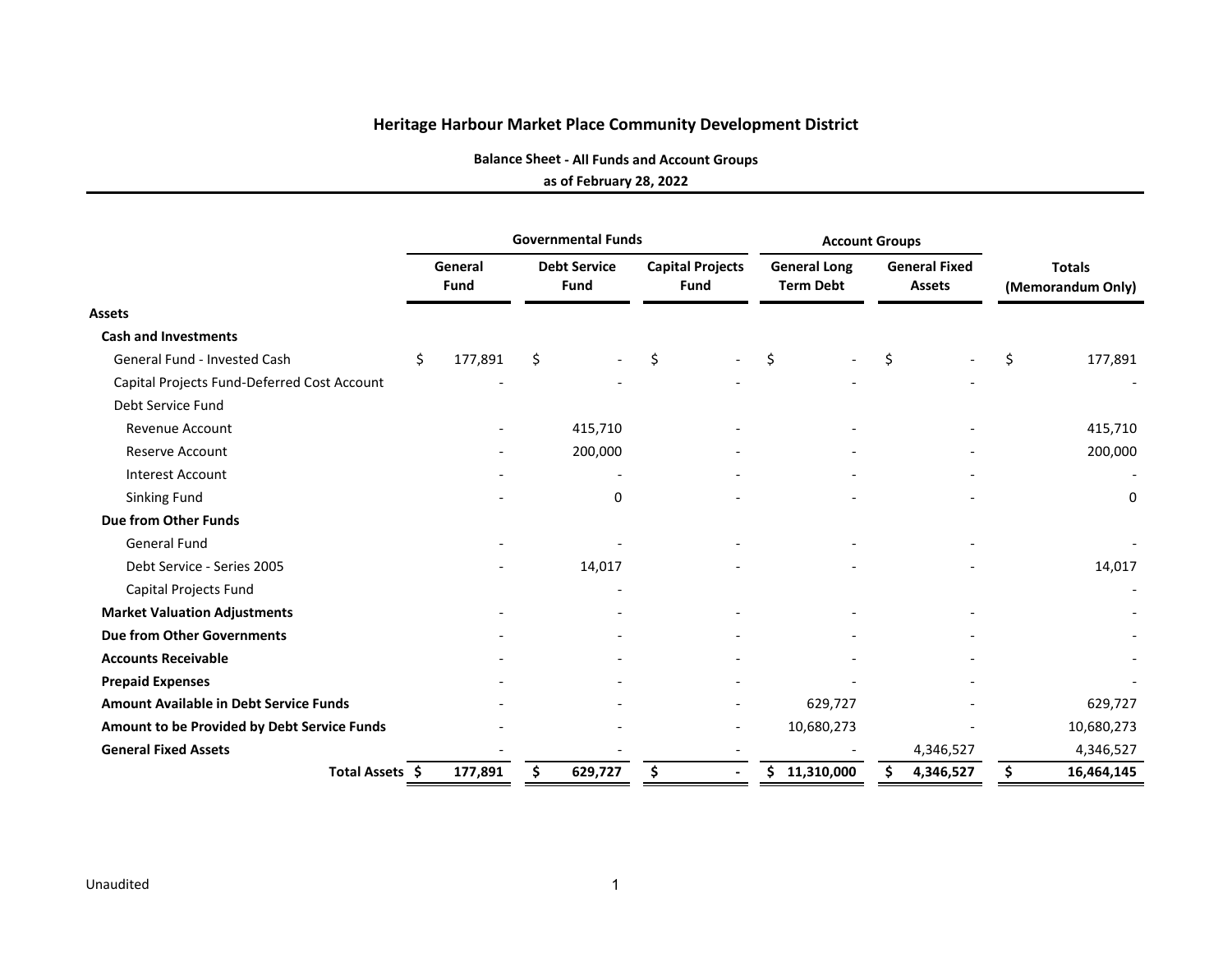**Balance Sheet ‐ All Funds and Account Groups**

#### **as of February 28, 2022**

|                                                     |    |                 |    | <b>Governmental Funds</b>          |     |                                        |              | <b>Account Groups</b>                   |    |                                       |                                    |            |  |
|-----------------------------------------------------|----|-----------------|----|------------------------------------|-----|----------------------------------------|--------------|-----------------------------------------|----|---------------------------------------|------------------------------------|------------|--|
|                                                     |    | General<br>Fund |    | <b>Debt Service</b><br><b>Fund</b> |     | <b>Capital Projects</b><br><b>Fund</b> |              | <b>General Long</b><br><b>Term Debt</b> |    | <b>General Fixed</b><br><b>Assets</b> | <b>Totals</b><br>(Memorandum Only) |            |  |
| <b>Liabilities</b>                                  |    |                 |    |                                    |     |                                        |              |                                         |    |                                       |                                    |            |  |
| <b>Accounts Payable &amp; Payroll Liabilities</b>   | Ś. |                 | Ś. |                                    | Ś   |                                        | Ś.           |                                         | Ś. |                                       | Ś                                  |            |  |
| <b>Deferred Revenue</b>                             |    |                 |    |                                    |     |                                        |              |                                         |    |                                       |                                    |            |  |
| <b>Due to Other Governments</b>                     |    |                 |    |                                    |     |                                        |              |                                         |    |                                       |                                    |            |  |
| <b>Due to Other Funds</b>                           |    |                 |    |                                    |     |                                        |              |                                         |    |                                       |                                    |            |  |
| <b>General Fund</b>                                 |    |                 |    |                                    |     |                                        |              |                                         |    |                                       |                                    |            |  |
| Debt Service - Series 2005                          |    | 14,017          |    |                                    |     |                                        |              |                                         |    |                                       |                                    | 14,017     |  |
| <b>Matured Bonds Payable - Series 2005</b>          |    |                 |    |                                    |     |                                        |              |                                         |    |                                       |                                    |            |  |
| Matured Interest Payable - Series 2005              |    |                 |    |                                    |     |                                        |              |                                         |    |                                       |                                    |            |  |
| <b>Bonds Payable - Series 2005</b>                  |    |                 |    |                                    |     |                                        |              | 11,310,000                              |    |                                       |                                    | 11,310,000 |  |
| <b>Total Liabilities</b>                            | S. | 14,017          | \$ |                                    | \$. | $\blacksquare$                         |              | \$11,310,000                            | \$ |                                       | S                                  | 11,324,017 |  |
| <b>Fund Equity and Other Credits</b>                |    |                 |    |                                    |     |                                        |              |                                         |    |                                       |                                    |            |  |
| <b>Investment in General Fixed Assets</b>           |    |                 |    |                                    |     |                                        |              |                                         |    | 4,346,527                             |                                    | 4,346,527  |  |
| <b>Fund Balance</b>                                 |    |                 |    |                                    |     |                                        |              |                                         |    |                                       |                                    |            |  |
| <b>Restricted</b>                                   |    |                 |    |                                    |     |                                        |              |                                         |    |                                       |                                    |            |  |
| Beginning: October 1, 2020                          |    |                 |    | 328,602                            |     |                                        |              |                                         |    |                                       |                                    | 328,602    |  |
| <b>Results from Current Operations</b>              |    |                 |    | 301,126                            |     |                                        |              |                                         |    |                                       |                                    | 301,126    |  |
| Unassigned                                          |    |                 |    |                                    |     |                                        |              |                                         |    |                                       |                                    |            |  |
| Beginning: October 1, 2020                          |    | 145,050         |    |                                    |     |                                        |              |                                         |    |                                       |                                    | 145,050    |  |
| <b>Results from Current Operations</b>              |    | 18,824          |    |                                    |     |                                        |              |                                         |    |                                       |                                    | 18,824     |  |
| <b>Total Fund Equity and Other Credits</b>          |    | 163,874         |    | 629,727                            |     |                                        |              |                                         |    | 4,346,527                             |                                    | 5,140,128  |  |
| Total Liabilities, Fund Equity and Other Credits \$ |    | 177,891         |    | 629,727                            | Ś   | $\blacksquare$                         | \$11,310,000 |                                         |    | 4,346,527                             |                                    | 16,464,145 |  |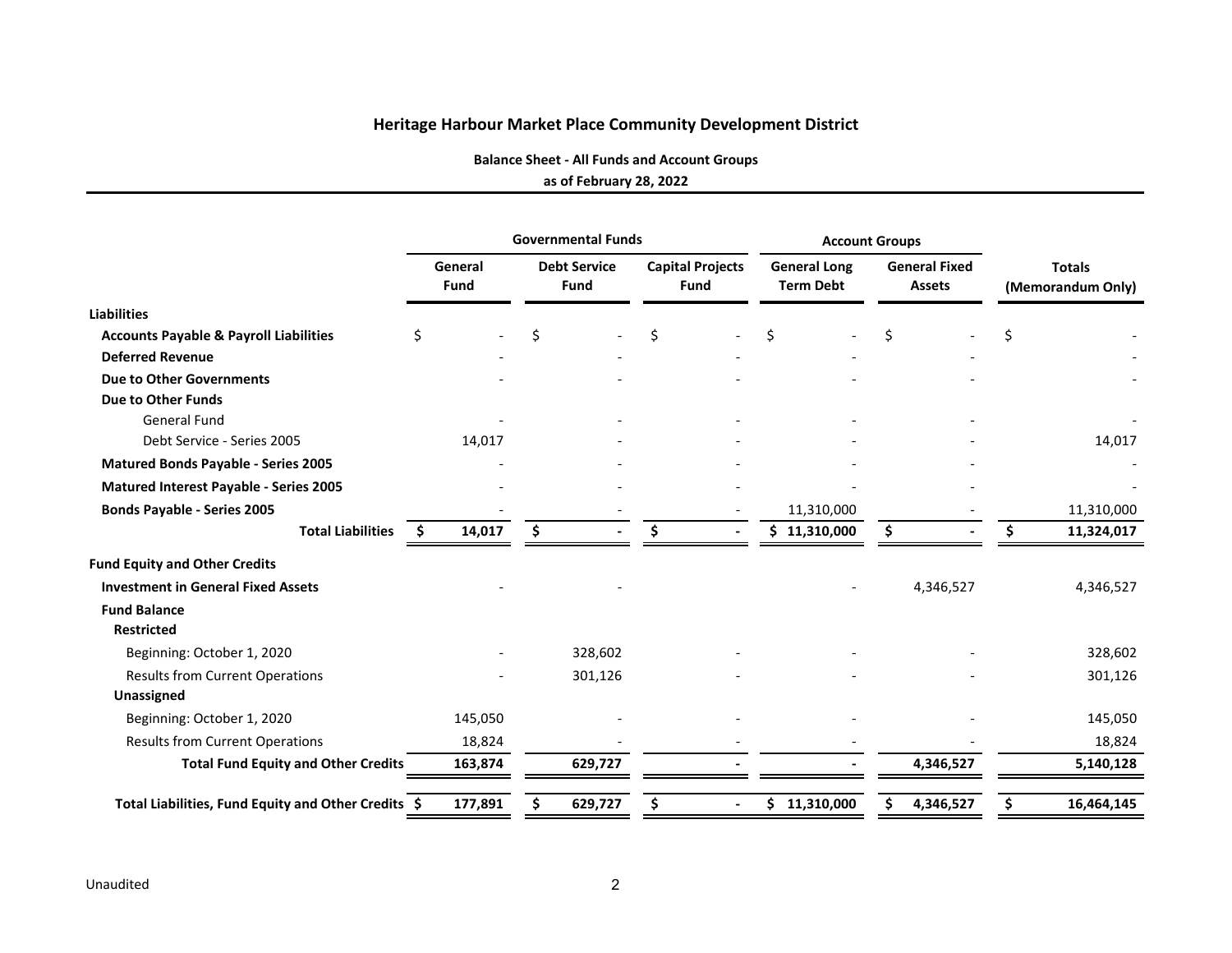| <b>General Fund</b>                                            |
|----------------------------------------------------------------|
| Statement of Revenue, Expenditures and Changes in Fund Balance |
| for the Period Ending February 28, 2022                        |

|                                              |    | <b>October</b> |    | November       | December       | January      | February                 | <b>Year to Date</b> | Annual<br><b>Budget</b> | % of<br><b>Budget</b> |
|----------------------------------------------|----|----------------|----|----------------|----------------|--------------|--------------------------|---------------------|-------------------------|-----------------------|
| <b>Revenue and Other Sources</b>             |    |                |    |                |                |              |                          |                     |                         |                       |
| Carryforward                                 | \$ | ä,             | \$ | ÷              | \$<br>ä,       | \$           | \$                       | \$                  | \$                      | N/A                   |
| <b>Miscellaneous Revenue</b>                 |    |                |    |                |                |              |                          |                     |                         | N/A                   |
| Interest                                     |    |                |    |                |                |              |                          |                     |                         |                       |
| Interest - General Checking                  |    | $\mathbf{1}$   |    | 1              | $\overline{2}$ | $\mathbf{1}$ | $\mathbf{1}$             | 8                   | 10                      | 78%                   |
| <b>Special Assessment Revenue</b>            |    |                |    |                |                |              |                          |                     |                         |                       |
| Special Assessments - Uniform Method         |    | 124            |    | 2,377          | 23,207         | 734          | 1,140                    | 27,582              | 27,518                  | 100%                  |
| Special Assessments - Non-Uniform Mthd       |    | 11,215         |    |                |                |              | 15,817                   | 27,032              | 58,666                  | 46%                   |
| <b>Inter-Fund Group Transfers In</b>         |    | ÷,             |    | $\sim$         | ä,             | $\sim$       | $\sim$                   | $\sim$              |                         | N/A                   |
| <b>Total Revenue and Other Sources:</b>      | \$ | 11,340         | \$ | 2,379          | \$<br>23,209   | \$<br>735    | \$<br>16,958             | \$<br>54,621        | \$86,194                | 63%                   |
| <b>Expenditures and Other Uses</b>           |    |                |    |                |                |              |                          |                     |                         |                       |
| Legislative                                  |    |                |    |                |                |              |                          |                     |                         |                       |
| Board of Supervisor's Fees                   | \$ | 400            | \$ |                | \$             | \$           | \$<br>400                | \$<br>800           | \$<br>1,600             | 50%                   |
| Board of Supervisor's - FICA                 |    | 31             |    |                |                |              | 31                       | 61                  | 122                     | 50%                   |
| <b>Executive</b>                             |    |                |    |                |                |              |                          |                     |                         |                       |
| <b>Executive Salaries</b>                    |    | 2,692          |    | 2,692          | 2,692          |              | 2,692                    | 10,769              | 41,000                  | 26%                   |
| <b>Executive Salaries - FICA</b>             |    | 206            |    | 206            | 206            |              | 206                      | 824                 | 3,137                   | 26%                   |
| <b>Executive Salaries - Insurance</b>        |    |                |    |                |                |              |                          |                     | ٠                       | N/A                   |
| <b>Financial and Administrative</b>          |    |                |    |                |                |              |                          |                     |                         |                       |
| <b>Audit Services</b>                        |    | ٠              |    | J.             | ÷,             |              | $\overline{\phantom{a}}$ |                     | 5,900                   | 0%                    |
| <b>Accounting Services</b>                   |    |                |    | 410            | 389            |              | 300                      | 1,099               | 3,000                   | 37%                   |
| <b>Assessment Roll Preparation</b>           |    |                |    | ÷.             | ÷.             |              | L.                       | ÷.                  | ÷.                      | N/A                   |
| Arbitrage Rebate Services                    |    |                |    | $\sim$         |                |              |                          | ÷.                  | 500                     | 0%                    |
| Other                                        |    |                |    | ٠              |                |              |                          |                     | ÷,                      | N/A                   |
| <b>Other Contractual Services</b>            |    |                |    |                |                |              |                          |                     |                         |                       |
| Recording and Transcription                  |    |                |    | 48             |                |              |                          | 48                  | 200                     | 24%                   |
| <b>Legal Advertising</b>                     |    |                |    | 489            |                |              | L,                       | 489                 | 2,400                   | 20%                   |
| <b>Trustee Services</b>                      |    | $\overline{a}$ |    | 5,064          |                |              | ä,                       | 5,064               | 5,300                   | 96%                   |
| <b>Dissemination Agent Services</b>          |    | ٠              |    | ÷,             | 5,000          |              | ä,                       | 5,000               | 5,000                   | 100%                  |
| <b>Property Appraiser Fees</b>               |    | ÷              |    | $\sim$         | $\sim$         |              | ÷.                       |                     | ÷.                      | N/A                   |
| <b>Bank Services</b>                         |    | 78             |    | 31             | 33             | 32           | 31                       | 204                 | 400                     | 51%                   |
| <b>Travel and Per Diem</b>                   |    |                |    |                |                |              |                          |                     |                         | N/A                   |
| <b>Communications &amp; Freight Services</b> |    |                |    |                |                |              |                          |                     |                         |                       |
| Telephone                                    |    |                |    |                |                |              |                          |                     |                         | N/A                   |
| Postage, Freight & Messenger                 |    |                |    | $\overline{7}$ |                |              | 13                       | 21                  | 200                     | 10%                   |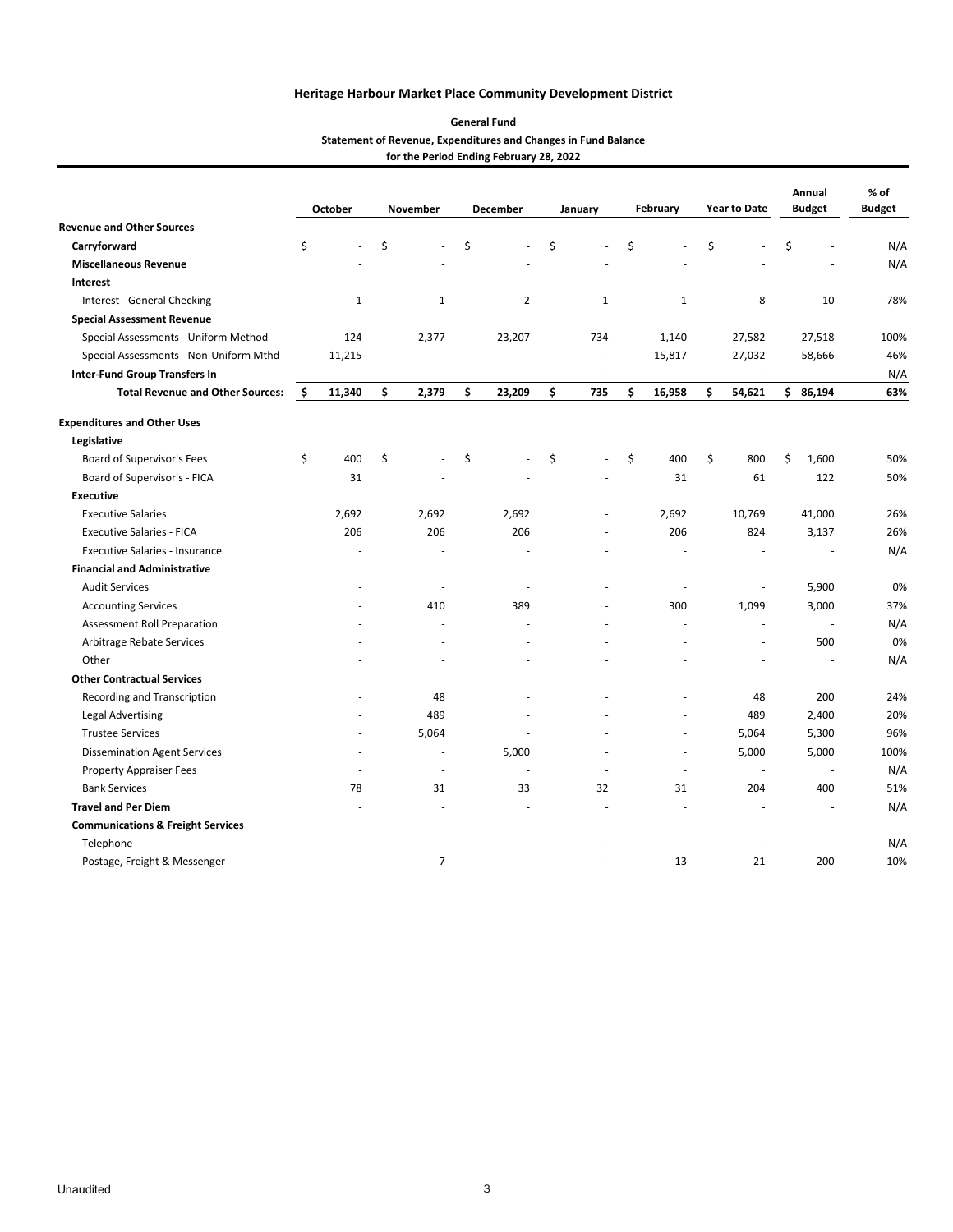| <b>General Fund</b>                                            |
|----------------------------------------------------------------|
| Statement of Revenue, Expenditures and Changes in Fund Balance |
| for the Period Ending February 28, 2022                        |

|                                           |     | October |    | November |    | <b>December</b> |    | January |    | February |    | <b>Year to Date</b> | Annual<br><b>Budget</b>  | $%$ of<br><b>Budget</b> |
|-------------------------------------------|-----|---------|----|----------|----|-----------------|----|---------|----|----------|----|---------------------|--------------------------|-------------------------|
| <b>Rentals &amp; Leases</b>               |     |         |    |          |    |                 |    |         |    |          |    |                     |                          |                         |
| Miscellaneous Equipment Leasing           |     |         |    |          |    |                 |    |         |    |          |    |                     |                          | N/A                     |
| <b>Computer Services and Website</b>      |     |         |    |          |    |                 |    |         |    |          |    |                     |                          |                         |
| Development                               |     | 50      |    | 609      |    | 50              |    | ٠       |    | 2,285    |    | 2,994               | 7,560                    | 40%                     |
| Insurance                                 |     | 6,436   |    |          |    |                 |    |         |    |          |    | 6,436               | 6,600                    | 98%                     |
| <b>Printing &amp; Binding</b>             |     | 61      |    | ٠        |    | 194             |    |         |    |          |    | 255                 | 100                      | 255%                    |
| <b>Office Supplies</b>                    |     |         |    | ٠        |    |                 |    |         |    |          |    | $\sim$              | $\overline{\phantom{a}}$ | N/A                     |
| <b>Subscription &amp; Memberships</b>     |     | 175     |    |          |    |                 |    |         |    |          |    | 175                 | 175                      | 100%                    |
| <b>Legal Services</b>                     |     |         |    |          |    |                 |    |         |    |          |    |                     |                          |                         |
| Legal - General Counsel                   |     |         |    | 1,324    |    | 235             |    |         |    | ٠        |    | 1,558               | 3,000                    | 52%                     |
| Legal - Litigation Counsel                |     |         |    |          |    |                 |    |         |    |          |    |                     |                          | N/A                     |
| <b>Comprehensive Planning</b>             |     |         |    |          |    |                 |    |         |    |          |    |                     |                          |                         |
| Professional Services-Planning            |     |         |    |          |    |                 |    |         |    |          |    |                     |                          | N/A                     |
| <b>Other General Government Services</b>  |     |         |    |          |    |                 |    |         |    |          |    |                     |                          |                         |
| Engineering Services - General Fund       |     |         |    |          |    |                 |    |         |    |          |    |                     |                          | N/A                     |
| Property Owner Refunds                    |     |         |    |          |    |                 |    |         |    |          |    |                     | ٠                        | N/A                     |
| <b>Payroll Expenses</b>                   |     |         |    |          |    |                 |    |         |    |          |    |                     |                          | N/A                     |
| <b>Capital Outlay</b>                     |     |         |    |          |    |                 |    |         |    |          |    |                     |                          | N/A                     |
| <b>Total Expenditures and Other Uses:</b> | \$. | 10,129  | \$ | 10,880   | \$ | 8,798           | \$ | 32      | \$ | 5,958    | Ś. | 35,797              | \$86,194                 | 42%                     |
| Net Increase/ (Decrease) of Fund Balance  |     | 1,211   |    | (8,501)  |    | 14,411          |    | 703     |    | 11,000   |    | 18,824              | N/A                      |                         |
| Fund Balance - Beginning                  |     | 145,050 |    | 146,261  |    | 137,760         |    | 152,171 |    | 152,874  |    | 145,050             | 127,500                  |                         |
| Fund Balance - Ending                     | \$  | 146,261 | Ś  | 137,760  | Ś  | 152,171         | Ś. | 152,874 | Ś. | 163,874  | Ś. | 163,874             | \$127,500                |                         |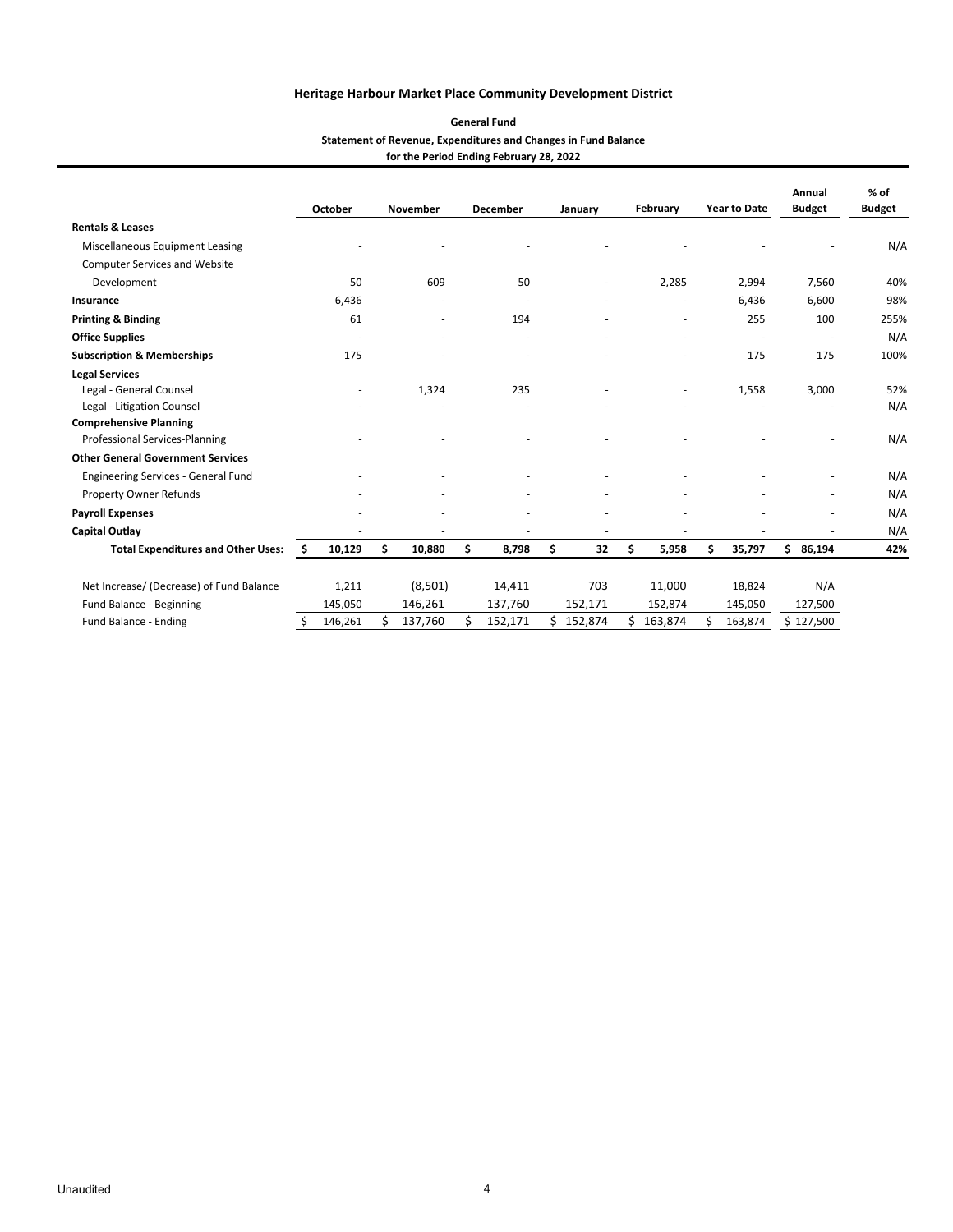#### **Debt Service Fund ‐ Series 2005 Bonds Statement of Revenue, Expenditures and Changes in Fund Balance for the Period Ending February 28, 2022**

|                                          |    | October      |    | <b>November</b> |    | <b>December</b> |    | January      |    | February       |    | <b>Year to Date</b> | <b>Budget</b> |             | $%$ of<br><b>Budget</b> |  |
|------------------------------------------|----|--------------|----|-----------------|----|-----------------|----|--------------|----|----------------|----|---------------------|---------------|-------------|-------------------------|--|
| <b>Revenue and Other Sources</b>         |    |              |    |                 |    |                 |    |              |    |                |    |                     |               |             |                         |  |
| Carryforward                             | \$ |              | \$ | $\sim$          | \$ |                 | \$ |              | \$ |                | \$ |                     | \$            |             | N/A                     |  |
| <b>Interest Income</b>                   |    |              |    |                 |    |                 |    |              |    |                |    |                     |               |             |                         |  |
| <b>Revenue Account</b>                   |    | 0            |    | $\overline{2}$  |    | $\mathsf 0$     |    | $\mathbf{1}$ |    | $\overline{2}$ |    | 5                   |               |             | N/A                     |  |
| Reserve Account                          |    | $\mathbf{1}$ |    | $\mathbf{1}$    |    | $\mathbf{1}$    |    | $\mathbf{1}$ |    | 1              |    | 4                   |               | 10          | 42%                     |  |
| <b>Interest Account</b>                  |    |              |    |                 |    |                 |    |              |    |                |    |                     |               |             | N/A                     |  |
| Sinking Fund Account                     |    |              |    |                 |    |                 |    |              |    |                |    |                     |               |             | N/A                     |  |
| <b>Special Assessment Revenue</b>        |    |              |    |                 |    |                 |    |              |    |                |    |                     |               |             |                         |  |
| Special Assessments - Uniform Method     |    | 1,527        |    | 29,236          |    | 285,392         |    | 9,025        |    | 14,017         |    | 339,197             |               | 338,562     | 100%                    |  |
| Special Assessments - Non-Uniform Mthd   |    | 278,600      |    |                 |    |                 |    |              |    |                |    | 278,600             |               | 789,788     | 35%                     |  |
| <b>Inter-Fund Group Transfers In</b>     |    |              |    |                 |    |                 |    |              |    |                |    |                     |               |             | N/A                     |  |
| Total Revenue and Other Sources: \$      |    | 280,128      | \$ | 29,239          | \$ | 285,393         | \$ | 9,026        | \$ | 14,019         | \$ | 617,806             |               | \$1,128,360 | 55%                     |  |
| <b>Expenditures and Other Uses</b>       |    |              |    |                 |    |                 |    |              |    |                |    |                     |               |             |                         |  |
| <b>Debt Service</b>                      |    |              |    |                 |    |                 |    |              |    |                |    |                     |               |             |                         |  |
| Principal - Mandatory                    | \$ |              | \$ |                 | Ś. |                 | Ś  |              | Ś  |                | Ś  |                     | Ś             | 495,000     | 0%                      |  |
| Principal - Early Redemptions            |    |              |    |                 |    |                 |    |              |    |                |    |                     |               |             | N/A                     |  |
| <b>Interest Expense</b>                  |    |              |    | 316,680         |    |                 |    |              |    |                |    | 316,680             |               | 633,360     | 50%                     |  |
| <b>Legal Services</b>                    |    |              |    |                 |    |                 |    |              |    |                |    |                     |               |             |                         |  |
| Legal - Foreclosure Counsel              |    |              |    |                 |    |                 |    |              |    |                |    |                     |               |             | N/A                     |  |
| <b>Operating Transfers Out</b>           |    |              |    |                 |    |                 |    |              |    |                |    |                     |               |             | N/A                     |  |
| <b>Inter-Fund Group Transfers Out</b>    |    |              |    |                 |    |                 |    |              |    |                |    |                     |               |             | N/A                     |  |
| <b>Trustee Services</b>                  |    |              |    |                 |    |                 |    |              |    |                |    |                     |               |             | N/A                     |  |
| GF-Litigation (Parcel 19/20)             |    |              |    |                 |    |                 |    |              |    |                |    |                     |               |             | N/A                     |  |
| <b>CPF-Deferred Cost Account</b>         |    |              |    |                 |    | $\sim$          |    |              |    |                |    |                     |               |             | N/A                     |  |
| Total Expenditures and Other Uses: \$    |    |              | Ś  | 316,680         | \$ |                 | \$ | L.           | \$ |                | Ś  | 316,680             |               | \$1,128,360 | 28%                     |  |
| Net Increase/ (Decrease) of Fund Balance |    | 280,128      |    | (287, 441)      |    | 285,393         |    | 9,026        |    | 14,019         |    | 301,126             |               |             |                         |  |
| Fund Balance - Beginning                 |    | 328,602      |    | 608,730         |    | 321,289         |    | 606,682      |    | 615,708        |    | 328,602             |               | 309,910     |                         |  |
| Fund Balance - Ending                    | \$ | 608,730      | \$ | 321,289         | \$ | 606,682         | \$ | 615,708      | \$ | 629,727        | Ŝ  | 629,727             |               | 309,910     |                         |  |